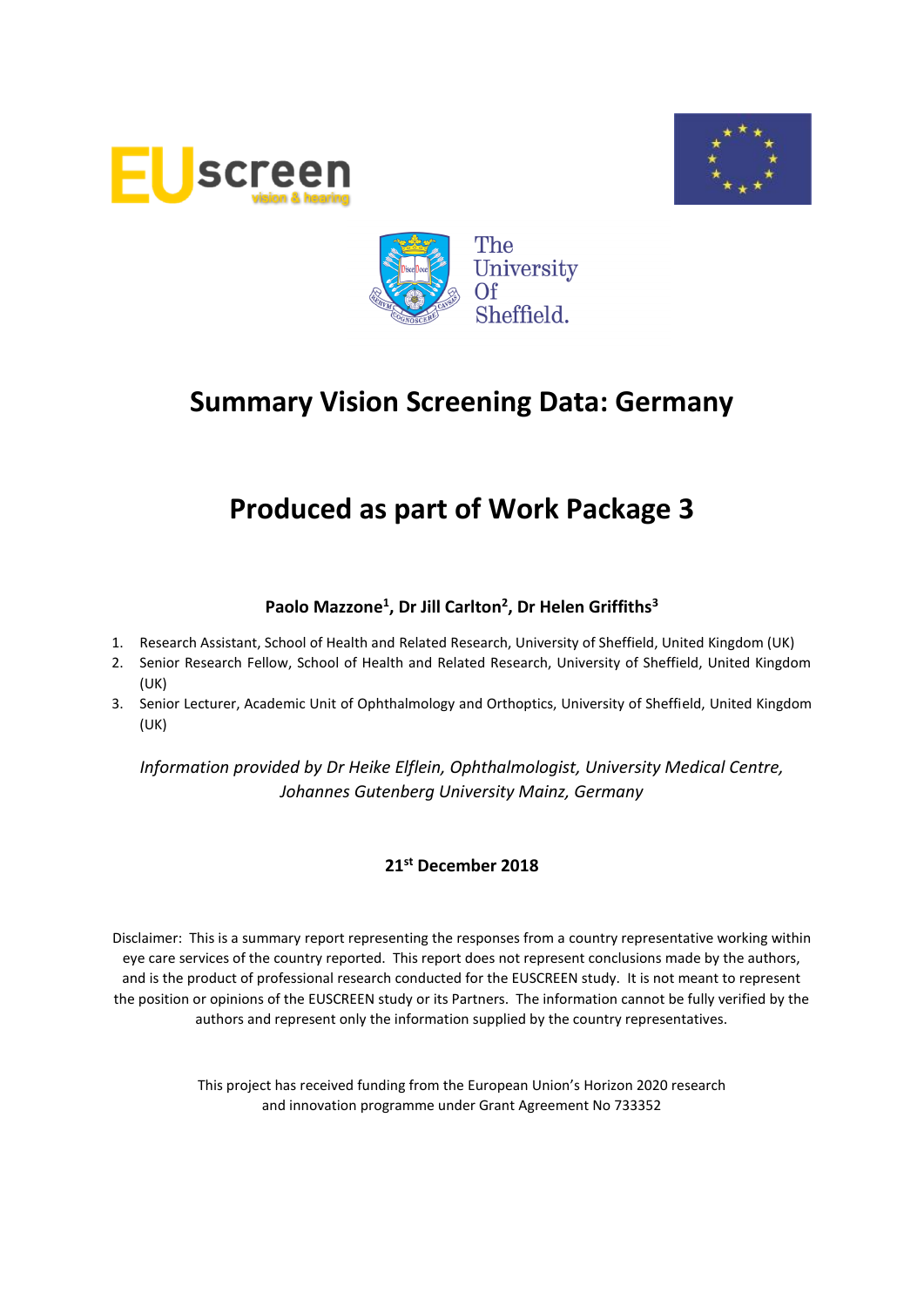

#### **Contents**

| 1 | <b>Glossary of Terms: Vision Screening</b>  |                                           |                |  |  |  |
|---|---------------------------------------------|-------------------------------------------|----------------|--|--|--|
| 2 | Abbreviations                               |                                           |                |  |  |  |
| 3 | Population and Healthcare Overview          |                                           |                |  |  |  |
| 4 | Vision Screening Commissioning and Guidance |                                           |                |  |  |  |
| 5 | Screening programme                         |                                           |                |  |  |  |
|   | 5.1                                         | Vision screening - Preterm babies         | 4              |  |  |  |
|   | 5.2                                         | Vision screening - Birth to 3 months      | 4              |  |  |  |
|   | 5.3                                         | Vision screening - 3 months to 36 months  | $\overline{4}$ |  |  |  |
|   | 5.4                                         | Vision screening - 36 months to 7 years   | 5              |  |  |  |
| 6 |                                             | <b>Automated Screening</b>                | 9              |  |  |  |
| 7 |                                             | Provision for Visually Impaired           | 10             |  |  |  |
| 8 |                                             | Knowledge of existing screening programme | 11             |  |  |  |
|   | 8.1                                         | Prevalence/Diagnosis                      | 11             |  |  |  |
|   | 8.2                                         | Coverage                                  | 11             |  |  |  |
|   | 8.3                                         | Screening evaluation                      | 11             |  |  |  |
|   | 8.4                                         | <b>Treatment success</b>                  | 11             |  |  |  |
| 9 |                                             | Costs of vision screening in children     | 13             |  |  |  |
|   | 9.1                                         | Cost of vision screening                  | 13             |  |  |  |
|   | 9.2                                         | Cost of treatment for amblyopia           | 13             |  |  |  |
|   | 9.3                                         | Cost of Treatment for strabismus          | 13             |  |  |  |
|   | 9.4                                         | Cost of treatment for cataract            | 13             |  |  |  |
|   | References<br>10                            |                                           |                |  |  |  |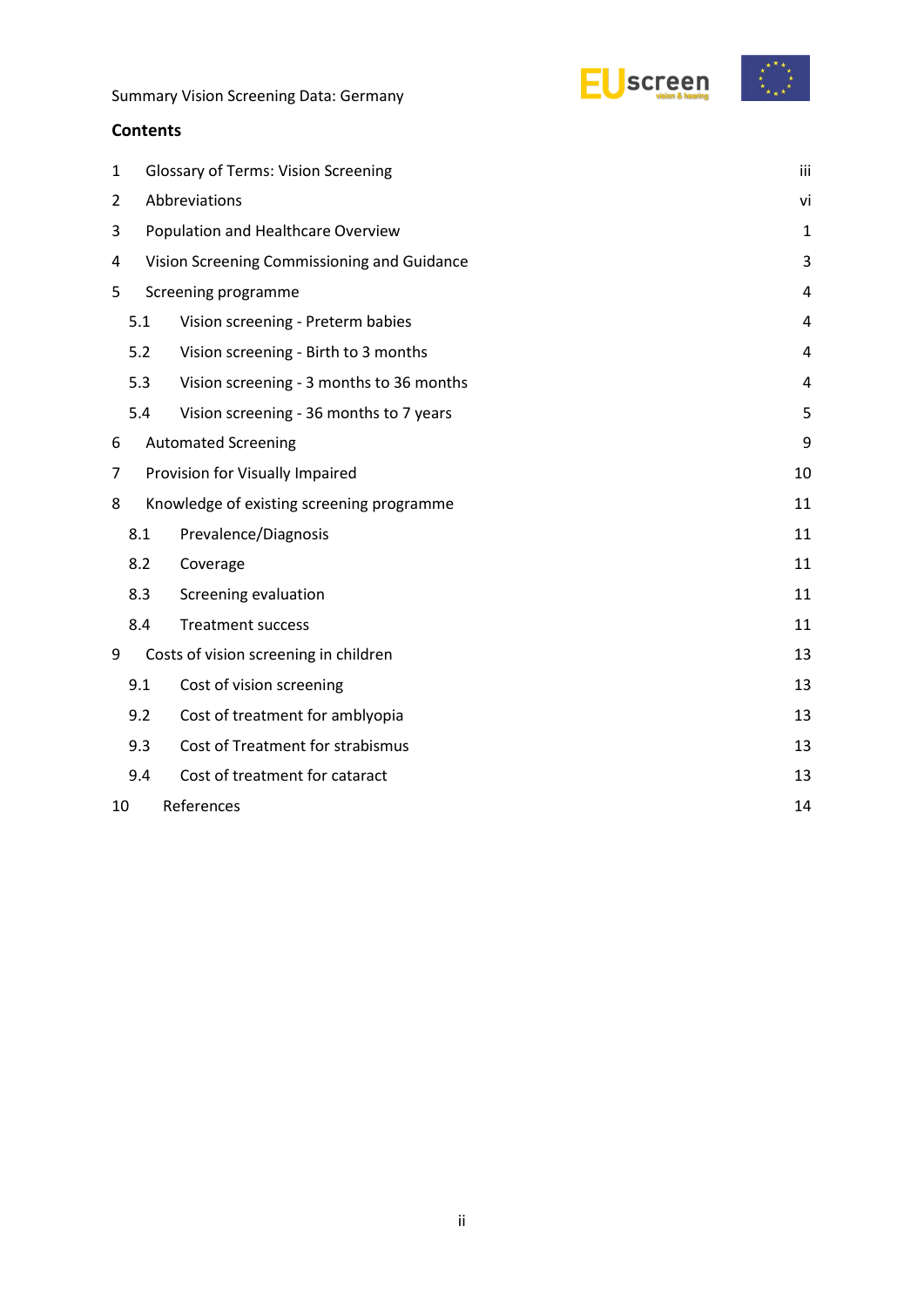



## <span id="page-2-0"></span>**1 Glossary of Terms: Vision Screening**

| <b>Abnormal test result</b> | A test result where a normal "pass" response could not be                                                                                                                                 |  |  |  |  |  |
|-----------------------------|-------------------------------------------------------------------------------------------------------------------------------------------------------------------------------------------|--|--|--|--|--|
|                             | detected under good conditions. The result on screening                                                                                                                                   |  |  |  |  |  |
|                             | equipment may indicate "no response," "fail," or "refer."                                                                                                                                 |  |  |  |  |  |
| <b>Attendance rate</b>      | The proportion of all those invited for screening that are tested<br>and receive a result:                                                                                                |  |  |  |  |  |
|                             | Invited for screening includes all those that are offered<br>$\bullet$<br>the screening test.<br>Tested and receive a result could be a "pass" or<br>"referral to diagnostic assessment". |  |  |  |  |  |
|                             |                                                                                                                                                                                           |  |  |  |  |  |
|                             | Attendance rate provides information on the willingness of<br>families to participate in screening.                                                                                       |  |  |  |  |  |
| <b>Compliance with</b>      | The percentage of those who are referred from screening to a                                                                                                                              |  |  |  |  |  |
| referral (percentage)       | diagnostic assessment that actually attend the diagnostic<br>assessment.                                                                                                                  |  |  |  |  |  |
|                             | Percentage of compliance provides information on the<br>willingness of families to attend the diagnostic assessment after<br>referral from screening.                                     |  |  |  |  |  |
|                             |                                                                                                                                                                                           |  |  |  |  |  |
|                             |                                                                                                                                                                                           |  |  |  |  |  |
| Coverage                    | The proportion of those eligible for screening that are tested and<br>receive a result:                                                                                                   |  |  |  |  |  |
|                             |                                                                                                                                                                                           |  |  |  |  |  |
|                             |                                                                                                                                                                                           |  |  |  |  |  |
|                             | Eligible for screening includes those within the<br>population that are covered under the screening or                                                                                    |  |  |  |  |  |
|                             | health care programme.                                                                                                                                                                    |  |  |  |  |  |
|                             | Tested and receive a result could be a "pass" or "refer<br>to diagnostic assessment".                                                                                                     |  |  |  |  |  |
|                             |                                                                                                                                                                                           |  |  |  |  |  |
|                             | Factors such as being offered screening, willingness to                                                                                                                                   |  |  |  |  |  |
|                             | participate, missed screening, ability to complete the screen, and                                                                                                                        |  |  |  |  |  |
|                             | ability to document the screening results will influence the<br>coverage.                                                                                                                 |  |  |  |  |  |
| <b>False negatives</b>      | The percentage of children with a visual deficit (defined by the                                                                                                                          |  |  |  |  |  |
|                             | target condition) that receive a result of "pass" during screening.                                                                                                                       |  |  |  |  |  |
|                             |                                                                                                                                                                                           |  |  |  |  |  |
|                             | Example: If 100 children with visual deficit are screened, and 1<br>child passes the screening, the percentage of false negatives is                                                      |  |  |  |  |  |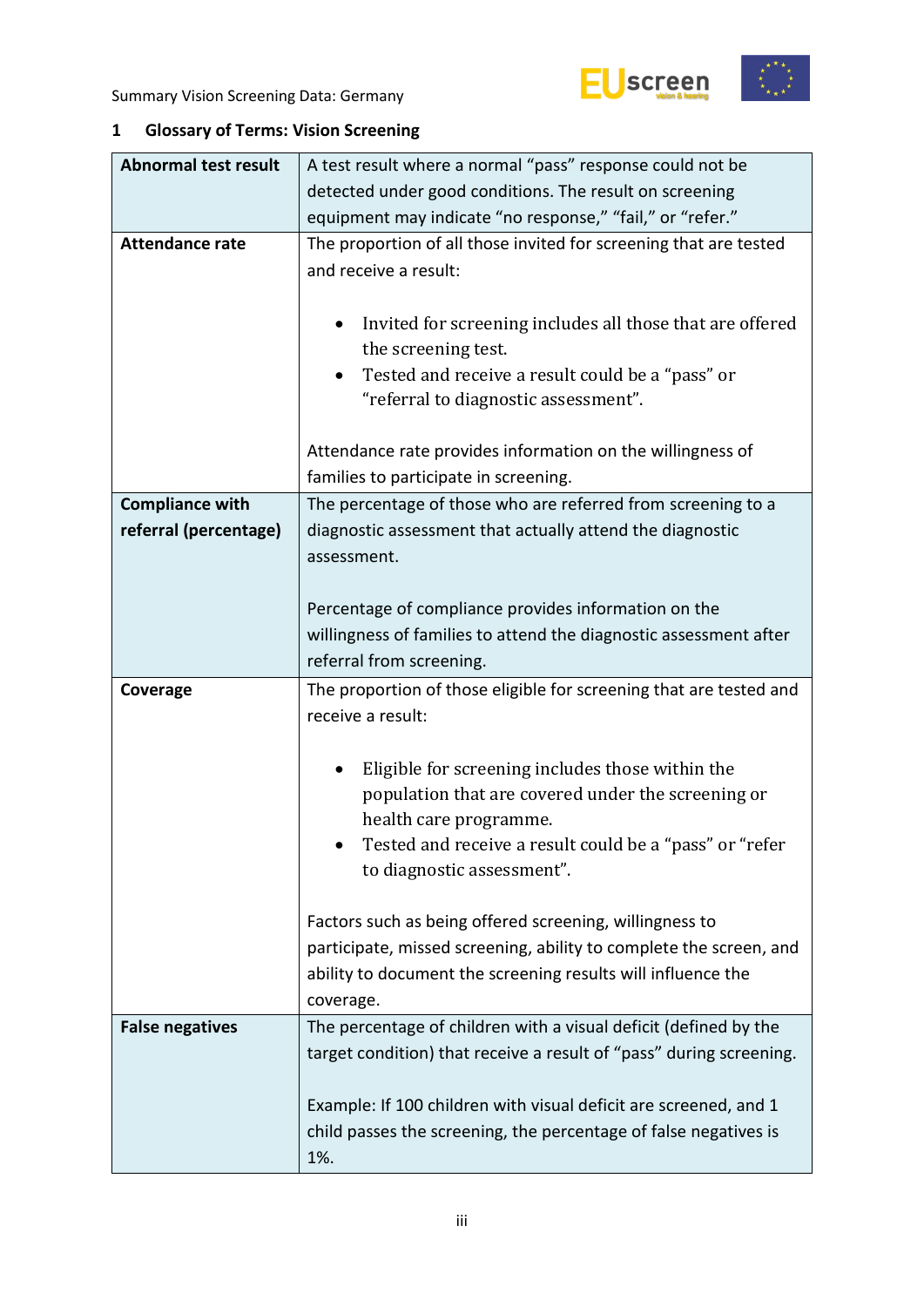





| <b>False positives</b>       | The percentage of children with normal vision that are referred                  |  |  |
|------------------------------|----------------------------------------------------------------------------------|--|--|
|                              | from screening to a diagnostic assessment.                                       |  |  |
| <b>Guidelines</b>            | Recommendations or instructions provided by an authoritative                     |  |  |
|                              | body on the practice of screening in the country or region.                      |  |  |
| <b>Vision screening</b>      | A person qualified to perform vision screening, according to the                 |  |  |
| professional                 | practice in the country or region.                                               |  |  |
| <b>Inconclusive test</b>     | A test result where a normal "pass" response could not be                        |  |  |
| result                       | detected due to poor test conditions or poor cooperation of the                  |  |  |
|                              | child.                                                                           |  |  |
| <b>Invited for screening</b> | Infants/children and their families who are offered screening.                   |  |  |
| <b>Outcome of vision</b>     | An indication of the effectiveness or performance of screening,                  |  |  |
| screening                    | such as a measurement of coverage rate, referral rate, number of                 |  |  |
|                              | children detected, etc.                                                          |  |  |
| Untreated amblyopia          | Those children who have not received treatment for amblyopia                     |  |  |
|                              | due to missed screening or missed follow-up appointment.                         |  |  |
| Persistent amblyopia         | Amblyopia that is missed by screening, or present after the child                |  |  |
|                              | has received treatment.                                                          |  |  |
| <b>Positive predictive</b>   | The percentage of children referred from screening who have a                    |  |  |
| value                        | confirmed vision loss.                                                           |  |  |
|                              |                                                                                  |  |  |
|                              |                                                                                  |  |  |
|                              | For example, if 100 babies are referred from screening for                       |  |  |
|                              | diagnostic assessment and 10 have normal vision and 90 have a                    |  |  |
|                              | confirmed visual defect, the positive predictive value would be                  |  |  |
|                              | 90%.                                                                             |  |  |
| <b>Prevalence</b>            | The percentage or number of individuals with a specific disease                  |  |  |
|                              | or condition. Prevalence can either be expressed as a percentage                 |  |  |
|                              | or as a number out of 1000 individuals within the same                           |  |  |
|                              | demographic.                                                                     |  |  |
| Programme                    | An organised system for screening, which could be based                          |  |  |
|                              | nationally, regionally or locally.                                               |  |  |
| Protocol                     | Documented procedure or sequence for screening, which could                      |  |  |
|                              | include which tests are performed, when tests are performed,                     |  |  |
|                              | procedures for passing and referring, and so forth.                              |  |  |
| <b>Quality assurance</b>     | A method for checking and ensuring that screening is functioning                 |  |  |
|                              | adequately and meeting set goals and benchmarks.                                 |  |  |
| Referral criteria            | A pre-determined cut-off boundary for when a child should be                     |  |  |
|                              | re-tested or seen for a diagnostic assessment.                                   |  |  |
| <b>Risk babies / Babies</b>  | All infants that are considered to be at-risk or have risk-factors               |  |  |
| at-risk                      | for vision defects/ophthalmic pathology according to the<br>screening programme. |  |  |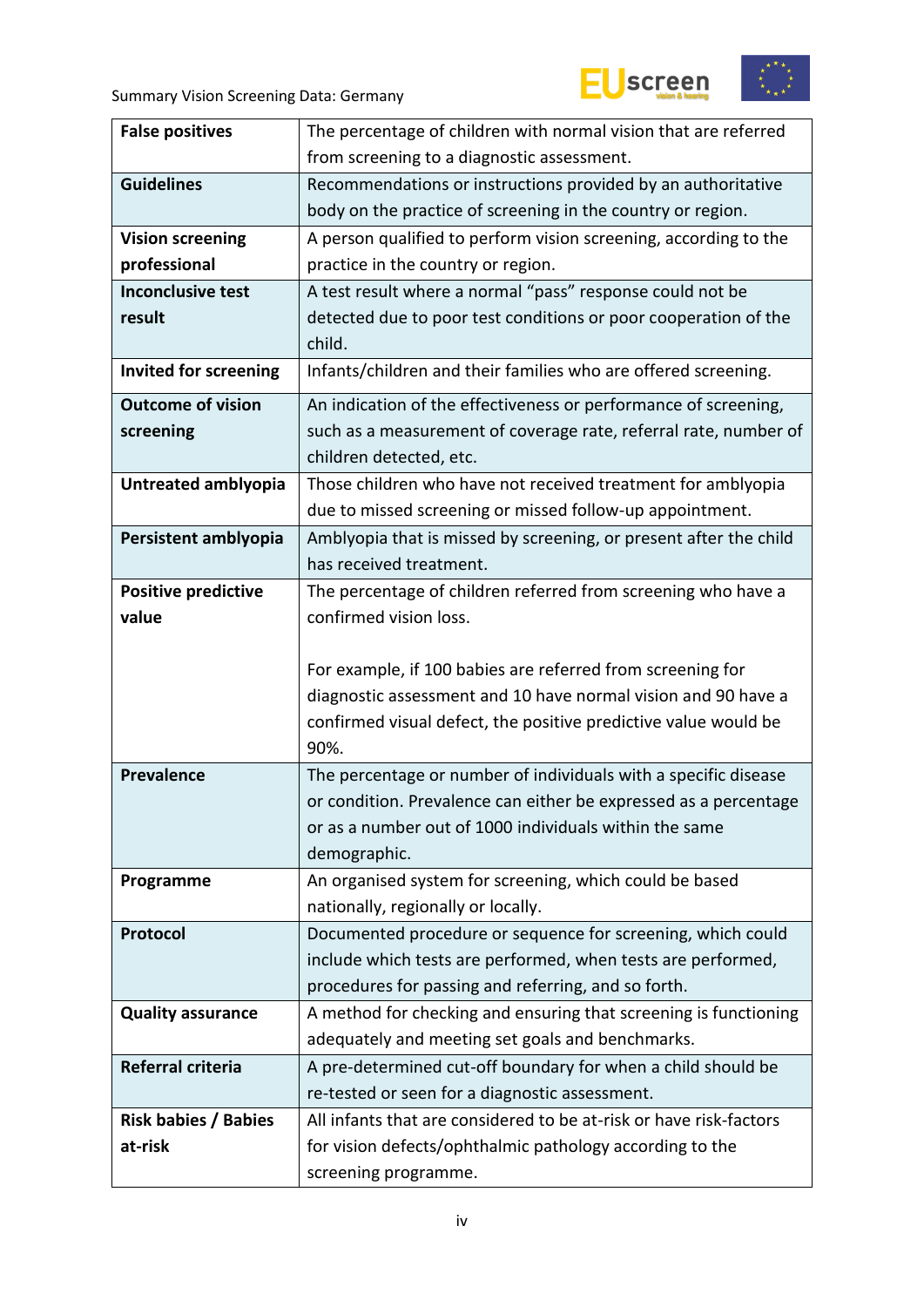



|                         | Two common risk factors are admission to the neonatal-intensive    |  |  |  |
|-------------------------|--------------------------------------------------------------------|--|--|--|
|                         | care unit (NICU) or born prematurely. However, other risk factors  |  |  |  |
|                         | for visual defects may also be indicated in the screening          |  |  |  |
|                         | programme.                                                         |  |  |  |
| Sensitivity             | The percentage of children with visual defects that are identified |  |  |  |
|                         | via the screening programme.                                       |  |  |  |
|                         |                                                                    |  |  |  |
|                         | For example, if 100 babies with visual defects are tested, and 98  |  |  |  |
|                         | of these babies are referred for diagnostic assessment and 2 pass  |  |  |  |
|                         | the screening, the sensitivity is 98%.                             |  |  |  |
| <b>Specificity</b>      | The percentage of children with normal vision that pass the        |  |  |  |
|                         | screening.                                                         |  |  |  |
|                         |                                                                    |  |  |  |
|                         | For example, if 100 babies with normal vision are tested, and 10   |  |  |  |
|                         |                                                                    |  |  |  |
|                         | of these babies are referred for diagnostic assessment and 90      |  |  |  |
|                         | pass the screening, the specificity is 90%.                        |  |  |  |
| <b>Target condition</b> | The visual defect you are aiming to detect via the screening       |  |  |  |
|                         | programme.                                                         |  |  |  |
| Well, healthy babies    | Infants who are not admitted into the NICU or born prematurely     |  |  |  |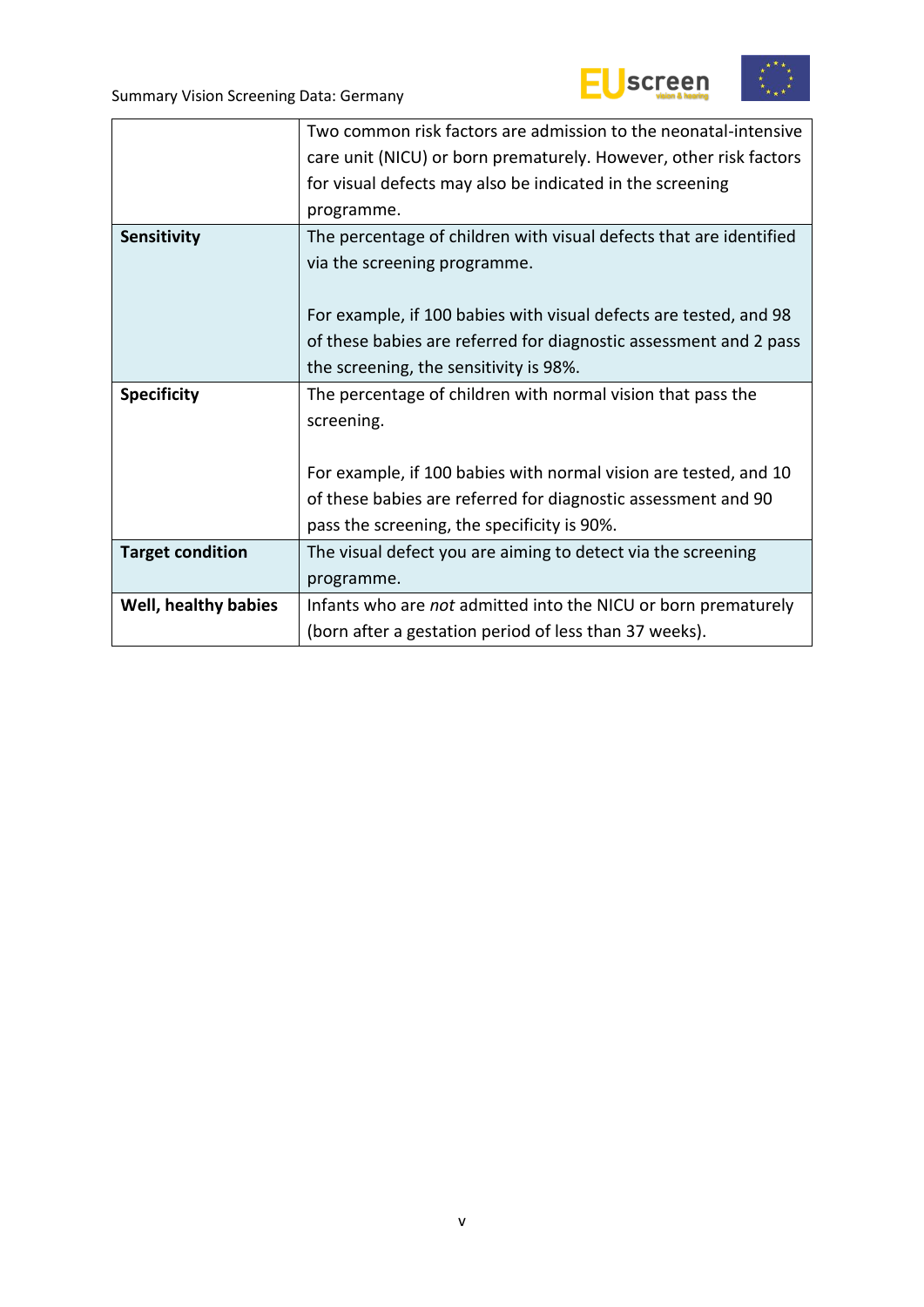

- <span id="page-5-0"></span>**2 Abbreviations ACT** Alternating Cover Test
- **AR** Autorefraction
- **AS** Automated Screening
- **CT** Cover Test
- **CV** Colour Vision
- **EI** Eye Inspection
- **EM** Eye Motility
- **Fix** Fixation
- **GDP** Gross Domestic Product
- **GP** General Practitioner
- **Hir** Hirschberg test
- **NICU** Neonatal-intensive care unit
- **PM** Pursuit Movements
- **PPP** Purchasing Power Parity
- **PR** Pupillary Reflexes
- **RE** Retinal Examination
- **ROP** Retinopathy of Prematurity
- **RR** Red Reflex Testing
- **SV** Stereopsis
- **VA** Visual Acuity
- **WHO** World Health Organisation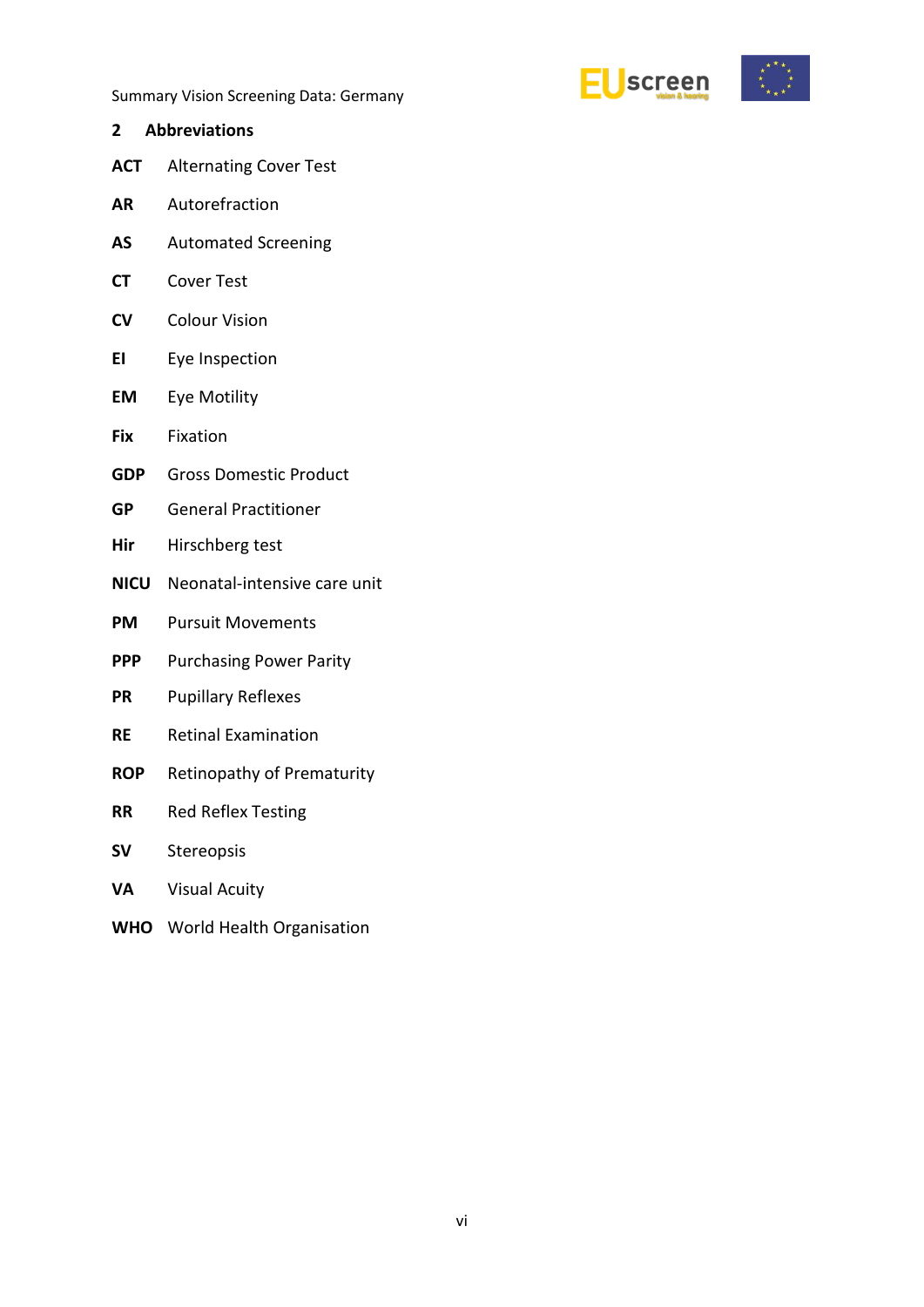



#### <span id="page-6-0"></span>**3 Population and Healthcare Overview**

The population of Germany is 82,695,000 (World Bank, 2018a) and the birth rate is estimated at 9.3 births/1,000 population in 2016 (World Bank, 2018b). The change in population and birth rate from 1960 to 2017 is shown in Figure 1, graphs A and B respectively.

Germany has a reported population density of 237 people per square kilometre in 2017 and this has risen from 210 people per square kilometre in 1961 (World Bank, 2018c). Infant mortality in 2017 is estimated at 3.1 deaths/1,000 live births in total (World Bank, 2018d).

The average life expectancy in Germany is estimated at 80.6 years (World Bank, 2018e), with a death rate of 11.2 deaths/1,000 population in 2016 (World Bank, 2018f). Germany has a gross national income per capita (PPP int. \$, 2013) of \$44,000 (WHO, 2016). The estimated total expenditure on health per capita in 2014 was \$5,182 (Intl \$) and the total expenditure on health in 2014 as percentage of GDP was 11.3% (WHO, 2016).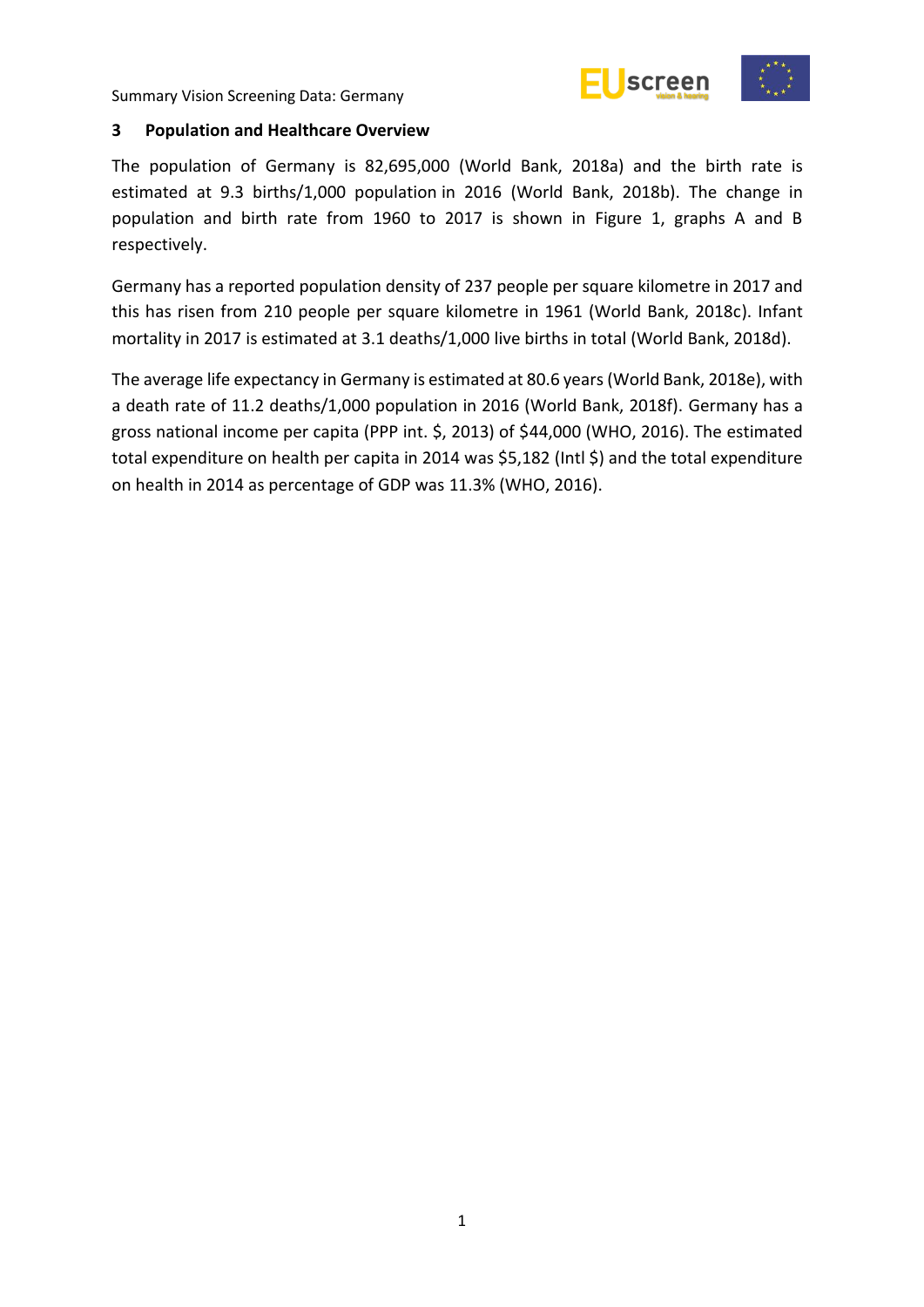





*Source: Information sourced from World Bank (2018)*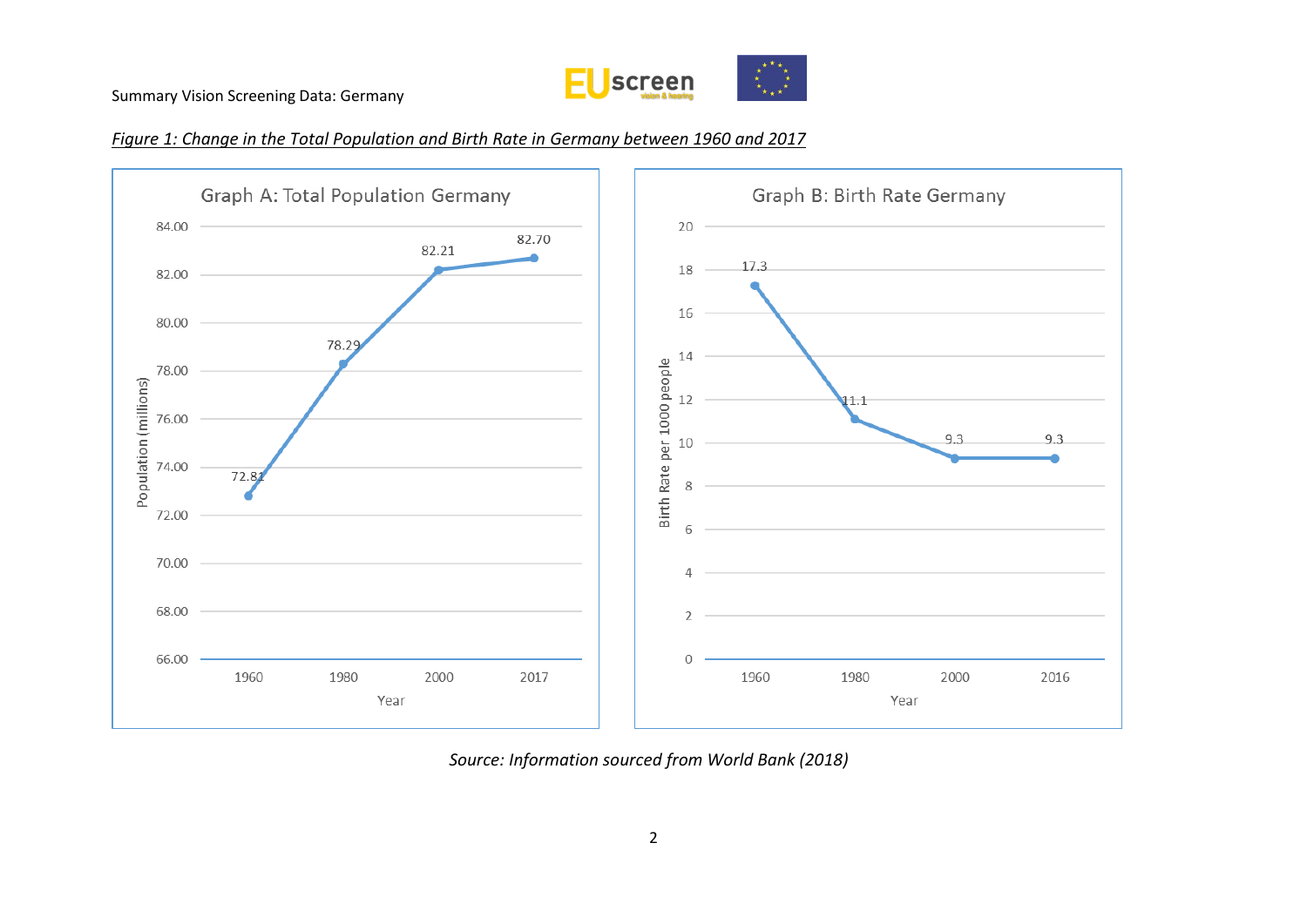



#### <span id="page-8-0"></span>**4 Vision Screening Commissioning and Guidance**

In Germany, vision screening is embedded into a general preventative child healthcare screening system and is organised nationally, with no regional variation in vision screening. There are however, regional differences between paediatricians in relation to amblyopia screening (refraction measurement) for children aged up to 2 years. These differences depend on the type of health insurance individuals have; some reimburse the cost of screening, some do not. Some insurance covers a refraction examination at age 2 to 3 years. Approximately 10% of the general population of Germany have some form of private health insurance. Refraction screening is offered by some statutory and some private health insurances. In all regions of Germany vision screening is funded by the state for general health screening, but parents can opt to pay for additional screening, or if they are covered by private health insurance, they can attend vision screening through this. For example, refraction measurement is not part of the general vision screening in Germany, which is funded by the state (statutory and private health insurances have to pay for the general vision screening).

The vision screening programme started in the 1970s and the content was decided upon by the national government. The vision screening programme was changed in July 2008, whereby a visual acuity test was added as part of the general child healthcare examinations at the age of 3 years. There is no clear process in place to determine how often and the procedure adopted for revisions to the vision screening programme.

There are national general health screening guidelines, but no specific vision screening guidelines are available. There are no methods for quality monitoring imposed by the government. There has been research concerning vision screening in Germany, as part of health service research. Studies have been conducted to evaluate the outcome of vision screening; some of these studies are discussed in sections 6 of this report. Cost-effectiveness has been investigated by Gandjour et al (2003) which suggested that in Germany, both from a cost-effectiveness and clinical-effectiveness point of view, screening all children, up to the age of 1 year, for amblyopia and amylogenic factors, should be conducted by an ophthalmologist. However, the full text research article is not accessible, therefore all cost information in section 9 has been provided by the country representative.

Vision screening is conducted by paediatricians, medical assistants and nurses. Vision screening at the school entry examination is conducted by medical assistants, of which there are approximately 780 per million overall population. There are 179 paediatricians per million population and 12 physicians, however, this is overall and they are not just employed for vision screening. Nurses and practice assistants perform most screening, as delegated by the paediatrician. There is no specific training to perform vision screening.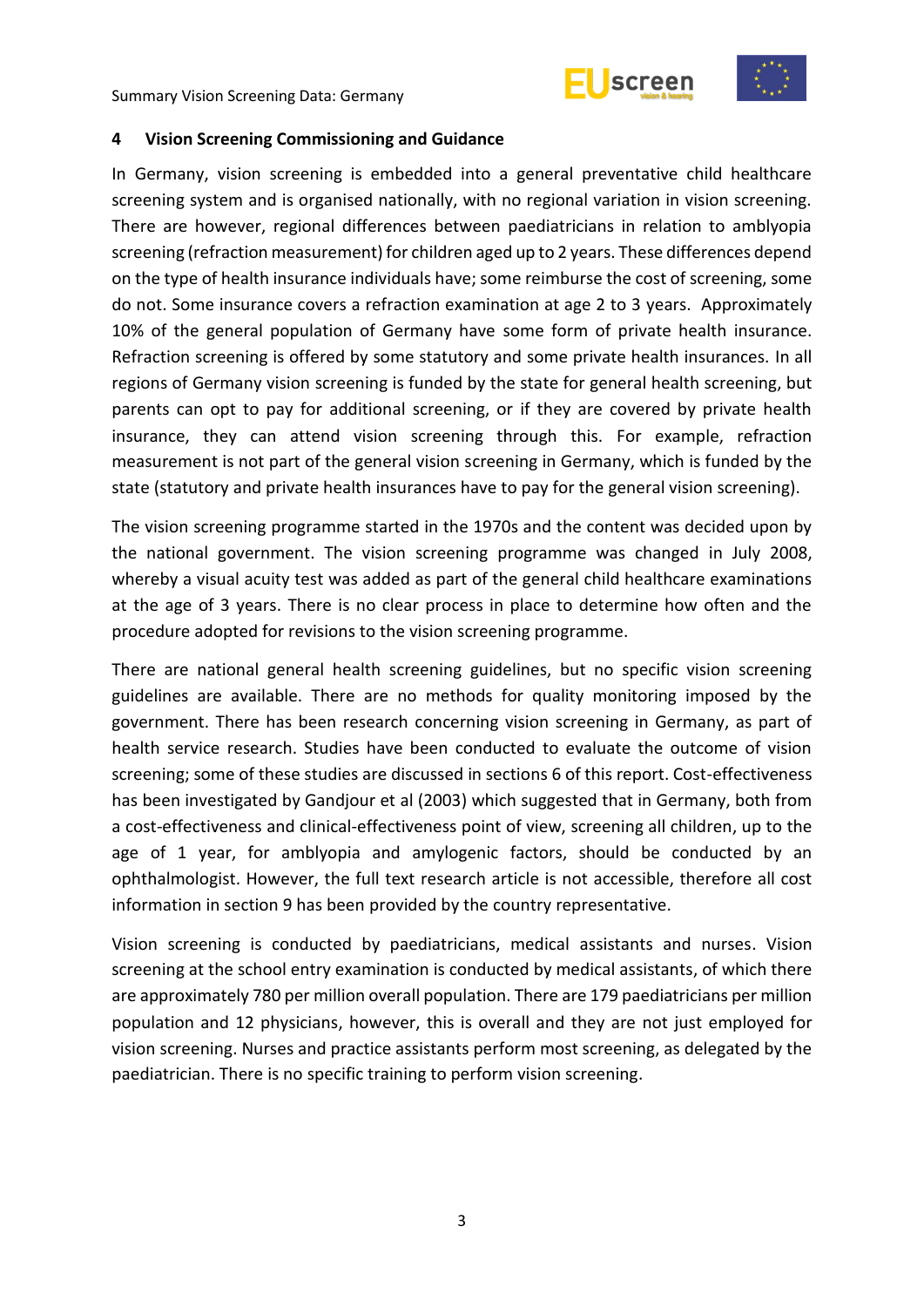



#### <span id="page-9-0"></span>**5 Screening programme**

The target conditions screened for by vision screening are retinopathy of prematurity (ROP), congenital eye disorders and reduced visual acuity. The health care professionals delivering vision screening, venue for screening and tests used vary depending on the age of the child as shown in Tables 1, 2 and 3 respectively. Specific details of the screening offered within each age group are described more fully in sections 5.1 to 5.4 below.

## <span id="page-9-1"></span>*5.1 Vision screening - Preterm babies*

Preterm babies up to the age of 3 months are screened by either an ophthalmologist or paediatrician in a hospital (during their hospital stay) and then at a private practice. The tests conducted at this age include eye inspection, red reflex testing and retinal examination. Preterm babies below 1500g and below 32 weeks of gestational age receive a retinal examination every two weeks (if nothing is found), until they reach normal birth term, in addition to this, they receive eye inspection and red reflex tests at days 3 to 10 and weeks 4 to 5.

## <span id="page-9-2"></span>*5.2 Vision screening - Birth to 3 months*

Well, healthy babies up to the age of 3 months are screened by a paediatrician in private practice. The tests conducted at this age include eye inspection and red reflex testing. These tests are conducted at 3 to 10 days and 3 months (eye inspection) and 4 weeks to 3 months (red reflex test). Babies are referred to an ophthalmologist for further diagnostic examination after the first abnormal test, there is no protocol for how many inconclusive tests determine referral for further examination.

### <span id="page-9-3"></span>*5.3 Vision screening - 3 months to 36 months*

Infants aged 3 to 36 months of age are screened by a paediatrician in private practice. The tests conducted at this age are eye inspection, fixation, red reflex testing, pursuit movements and pupillary reflexes and autorefraction (Rodenstock Vision Tester-R11 or R2). The tests performed at each age are:

- 3 to 4 months of age eye inspection, red reflex testing and fixation
- 6 months eye inspection, red reflex testing, fixation, pursuit movements
- 1 year eye inspection, red reflex testing, fixation, pursuit movements, pupillary reflexes
- 2 years eye inspection, red reflex testing, pupillary reflexes

If a child is on private health coverage and in some health insurances, automated screening (PlusOptix) can be conducted at age 1 year and 3 years. One abnormal test determines referral to an ophthalmologist for further examination.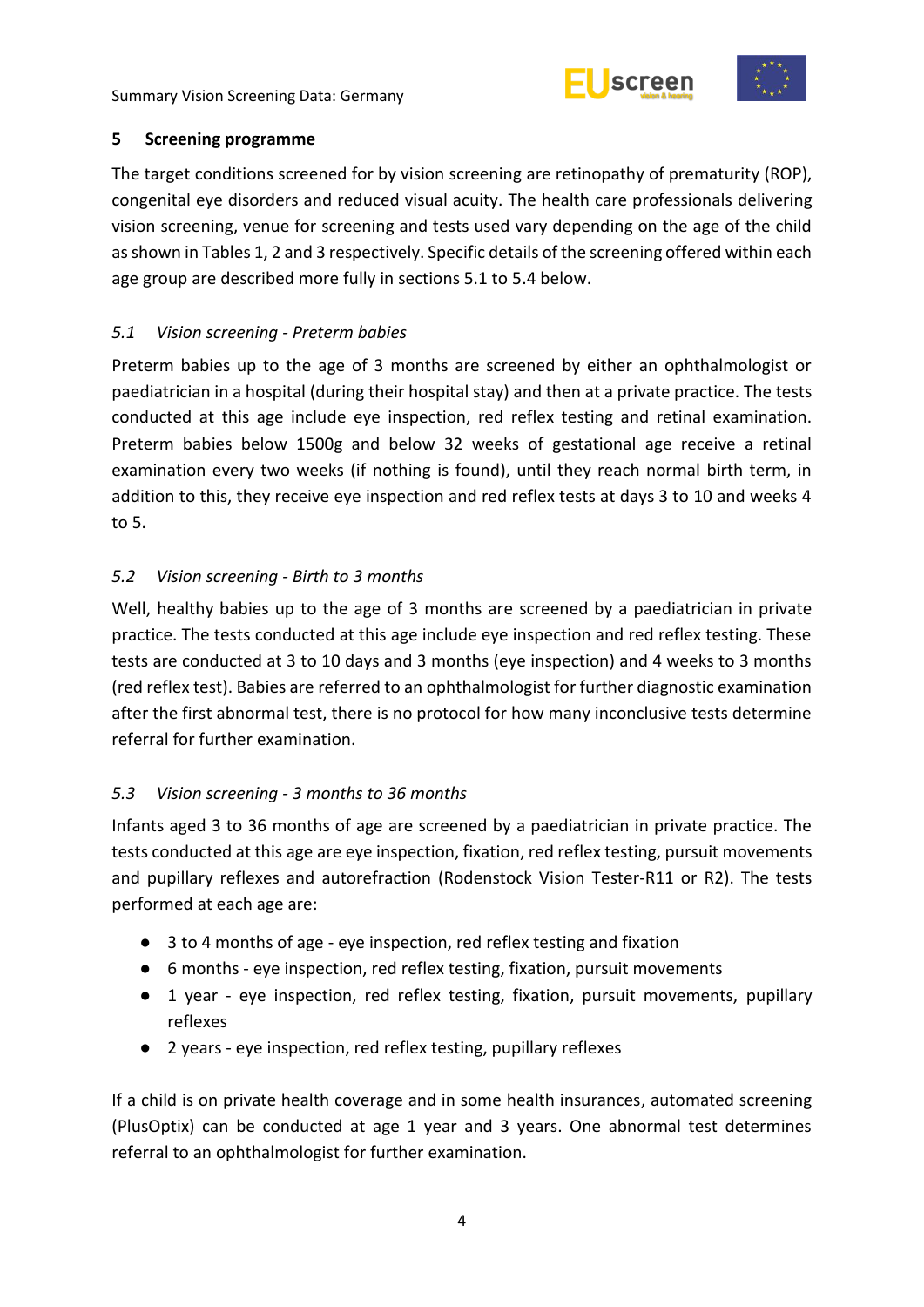



#### <span id="page-10-0"></span>*5.4 Vision screening - 36 months to 7 years*

Children aged 36 months up to 7 years are screened by a paediatrician in private practice. The tests conducted at this age include eye inspection, Hirschberg test, pupillary reflexes, visual acuity measurement and stereopsis(Lang Test). Tests are conducted at 4 years of age, 5 years of age and by a nurse under the guidance of a paediatrician before entering school at 6 years of age. Visual acuity is measured at all ages by a paediatrician or the medical assistant under supervision of the paediatrician. The Löhlein chart is the most commonly used chart, although there are no specific guidelines detailing the use of this. The Löhlein chart is based on the Snellen principle, but optotypes are presented. The optotypes sizes and visual acuity ranges from 0.2 to 1.0 decimal (0.7 to 0.0 logMAR, 6/30 to 6/6 Snellen). There are no formal defined referral criteria per age category. One abnormal test determines referral to an ophthalmologist for further examination.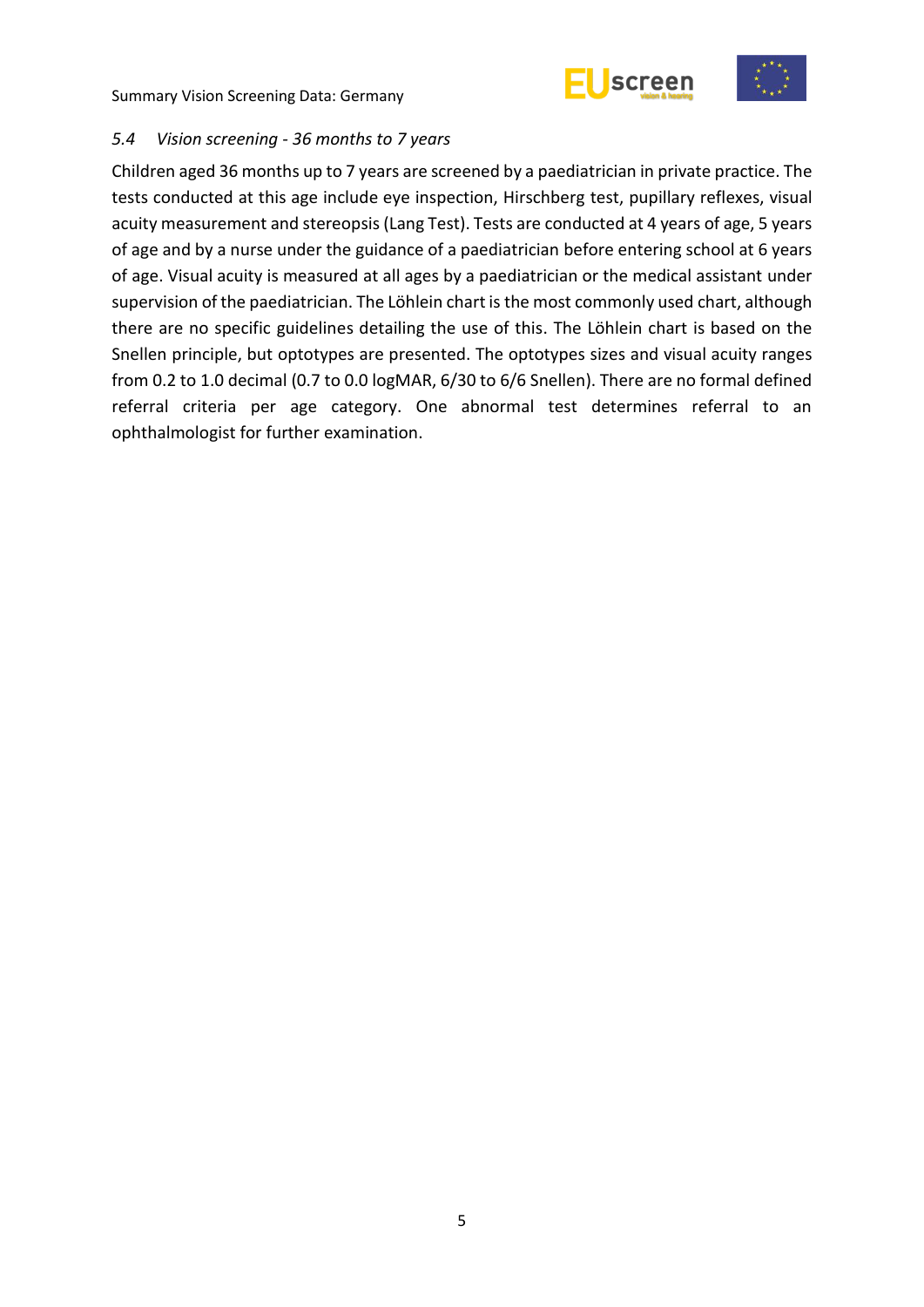

**Table 1:** Healthcare professionals who conduct vision screening in each age group

|                | Ophthalmologist | Paediatrician | <b>Medical Assistant</b>              | <b>Nurse</b>                          |
|----------------|-----------------|---------------|---------------------------------------|---------------------------------------|
| Table 1        |                 |               | Under supervision of<br>paediatrician | Under supervision of<br>paediatrician |
| Preterm babies | $\checkmark$    | $\checkmark$  | $\boldsymbol{\mathsf{x}}$             | $\pmb{\times}$                        |
| 0 to 3 months  | $\pmb{\times}$  | $\checkmark$  | $\boldsymbol{\mathsf{x}}$             | $\pmb{\times}$                        |
| 3 to 36 months | $\pmb{\times}$  | $\checkmark$  | $\boldsymbol{\mathsf{x}}$             | $\pmb{\times}$                        |
| 3 to 7 years   | $\pmb{\times}$  | $\checkmark$  | $\checkmark$                          | $\checkmark$                          |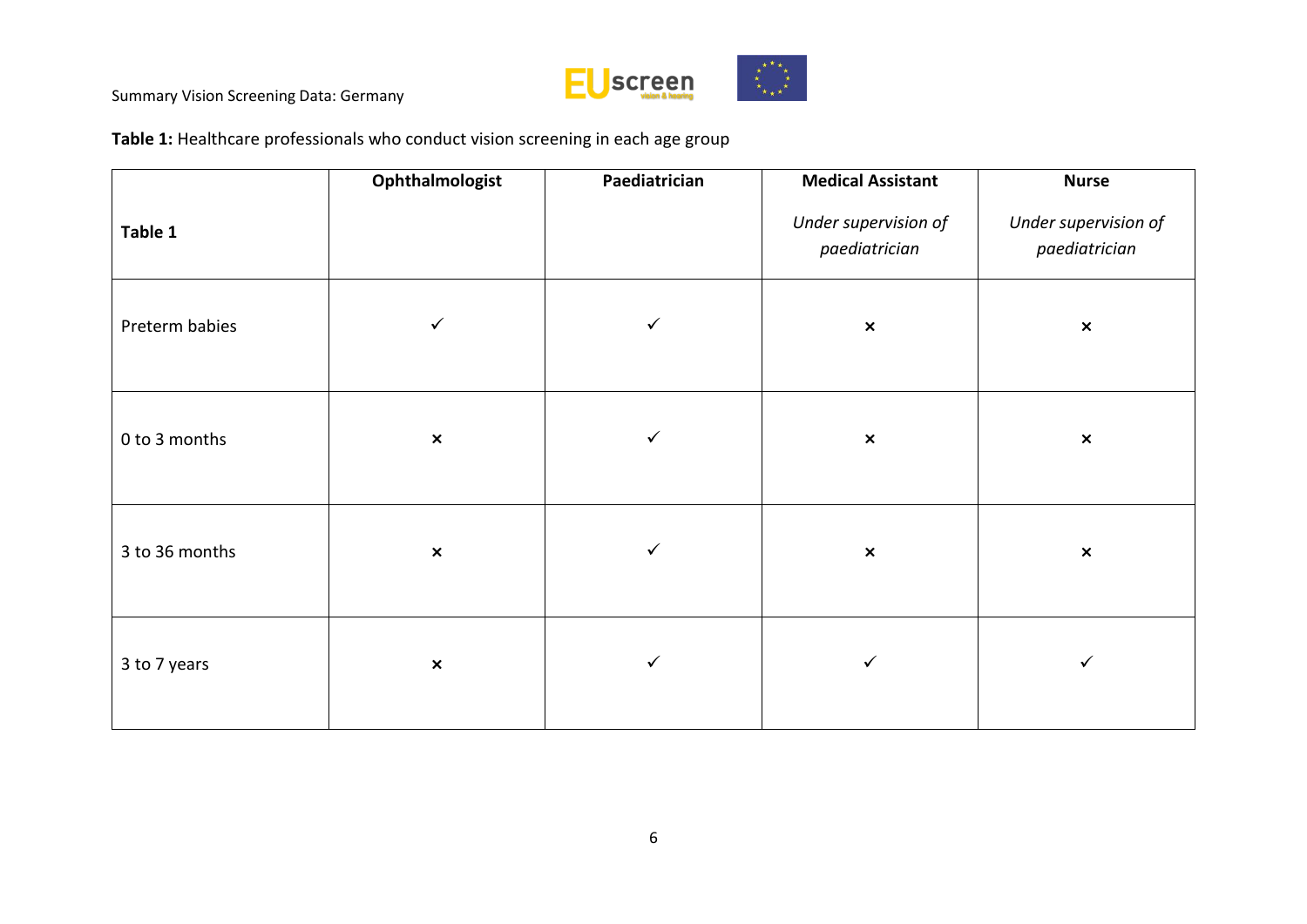

|                   | E1           | <b>Fix</b>                | RR             | <b>RE</b>      | Hir            | <b>PM</b>      | <b>PR</b>      | VA             | <b>SV</b>                 | <b>AR</b>      | AS                       |
|-------------------|--------------|---------------------------|----------------|----------------|----------------|----------------|----------------|----------------|---------------------------|----------------|--------------------------|
| Table 2           |              |                           |                |                |                |                |                |                |                           |                | with health<br>insurance |
| Preterm<br>babies | $\checkmark$ | $\boldsymbol{\mathsf{x}}$ | $\checkmark$   | $\checkmark$   | $\pmb{\times}$ | $\pmb{\times}$ | $\pmb{\times}$ | $\pmb{\times}$ | $\pmb{\times}$            | $\pmb{\times}$ | $\pmb{\times}$           |
| 0 to 3 months     | $\checkmark$ | $\pmb{\times}$            | $\checkmark$   | $\pmb{\times}$ | $\pmb{\times}$ | $\pmb{\times}$ | $\pmb{\times}$ | $\pmb{\times}$ | $\pmb{\times}$            | $\pmb{\times}$ | $\pmb{\times}$           |
| 3 to 36 months    | $\checkmark$ | $\checkmark$              | $\checkmark$   | $\pmb{\times}$ | $\pmb{\times}$ | $\checkmark$   | $\checkmark$   | $\pmb{\times}$ | $\boldsymbol{\mathsf{x}}$ | $\checkmark$   | $\checkmark$             |
| 3 to 7 years      | $\checkmark$ | $\pmb{\times}$            | $\pmb{\times}$ | $\pmb{\times}$ | $\checkmark$   | $\pmb{\times}$ | $\checkmark$   | $\checkmark$   | $\checkmark$              | $\pmb{\times}$ | $\checkmark$             |

**Table 2:** Vision screening tests used in vision screening for each age group

**Key:** *EI: Eye Inspection; Fix: Fixation; RR: Red Reflex Testing; Hir: Hirschberg; RE: Retinal Examination; PM: Pursuit Movements; PR: Pupillary Reflexes; VA: Visual Acuity Measurement; SV: Stereopsis; AR: Autorefraction; AS: Automated Screening*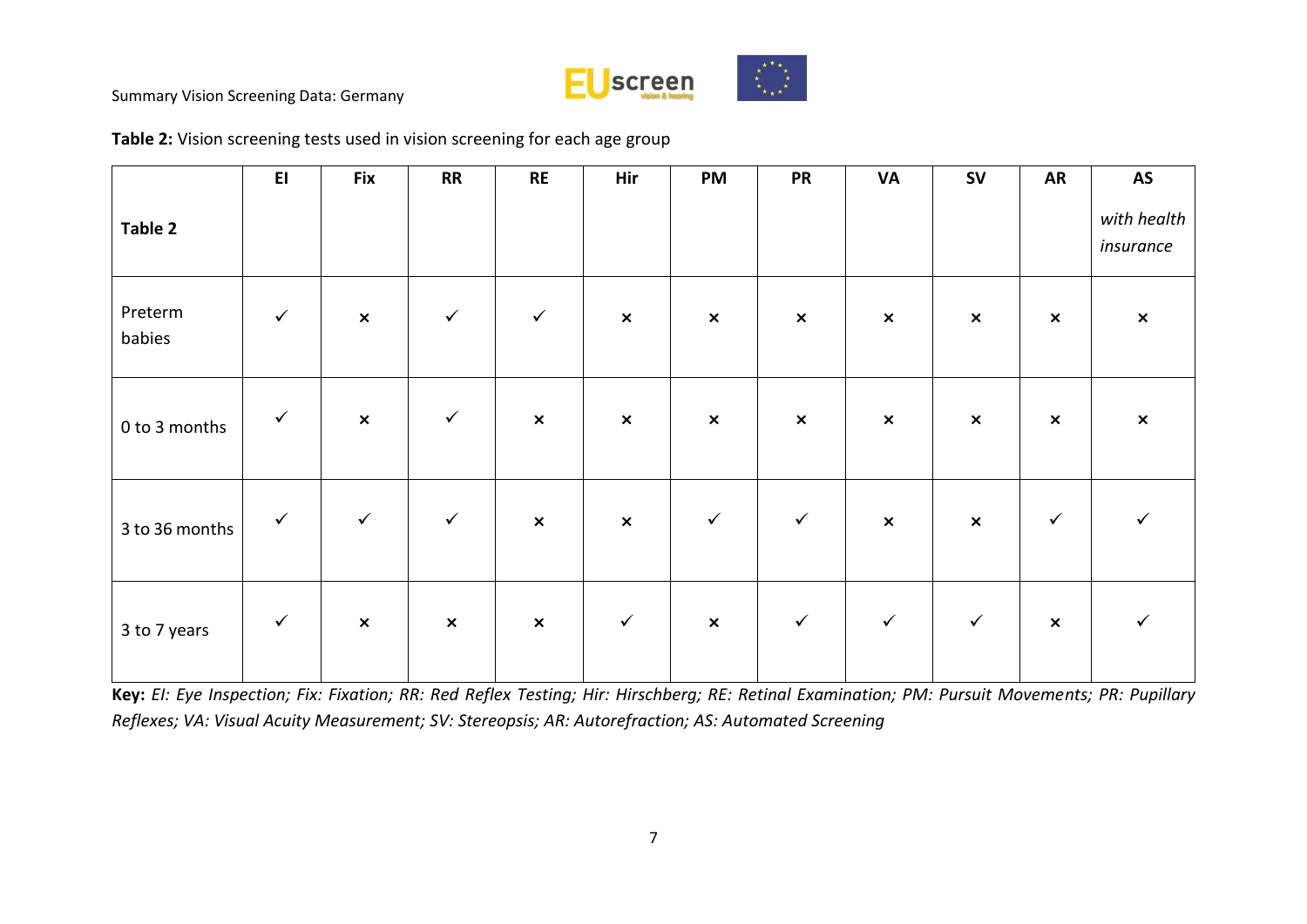

## **Table 3:** Location of vision screening for each age group

|                | Hospital                  | <b>Private Practice</b> |
|----------------|---------------------------|-------------------------|
| Table 3        |                           |                         |
| Preterm babies | $\checkmark$              | ✓                       |
| 0 to 3 months  | $\pmb{\times}$            | $\checkmark$            |
| 3 to 36 months | $\pmb{\times}$            | $\checkmark$            |
| 3 to 7 years   | $\boldsymbol{\mathsf{x}}$ | $\checkmark$            |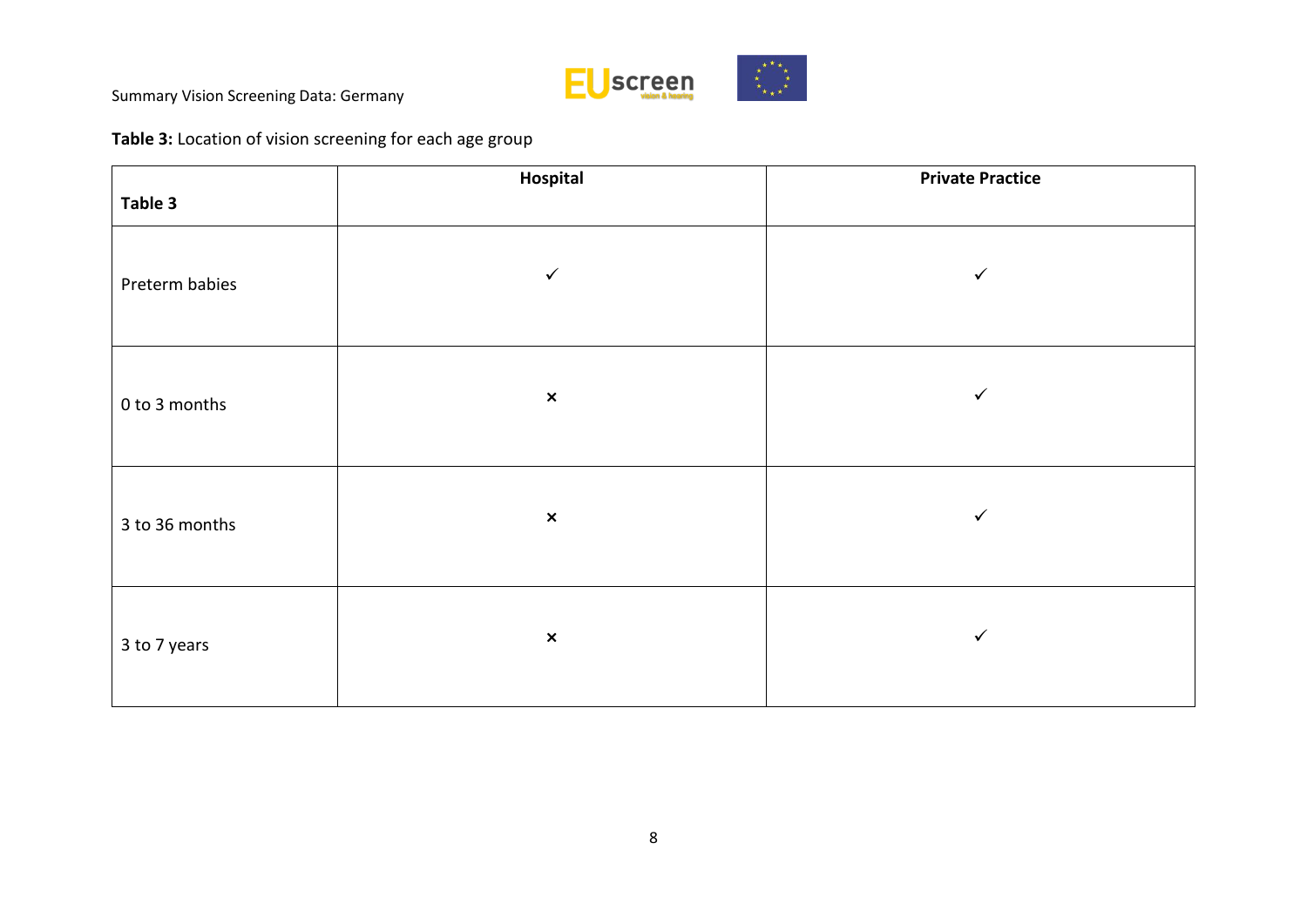



#### <span id="page-14-0"></span>**6 Automated Screening**

Automated vision screening is achieved using handheld, portable devices designed to detect presence of refractive error from 6 months of age. It provides objective results of refraction and is used to detect amblyopic risk factors. This differs from other methods used to screen children for amblyopia which focus on detection of the actual condition and the resulting visual loss. In Germany, the automated screening devices used include, most commonly, PlusOptix. It is not known how much these devices cost, the maintenance costs per year, or after how many years they are scheduled to be replaced.

It is not known how many of these areas are conducting automated screening. The age at which it is used depends on the health insurance and whether or not the cost of this is reimbursed. The Rodenstock Vision Tester device is presumed to be widely used in Germany, as it is used in the preschool health examination vision testing. In general, visual acuity is tested alongside autorefraction, however, in younger children (preschool) visual acuity is not included. It is not known if this is used on all children, or just a selected group where visual acuity is borderline or failed.

The referral criteria depend on age; the current cut-off values are: up to the age of 90 months: anisometropia >=1.0 Dioptres. It is not known if a child is still referred if he/she passes the visual acuity test, but fails autorefraction. There is no comparative data between areas the do and do not perform automated screening.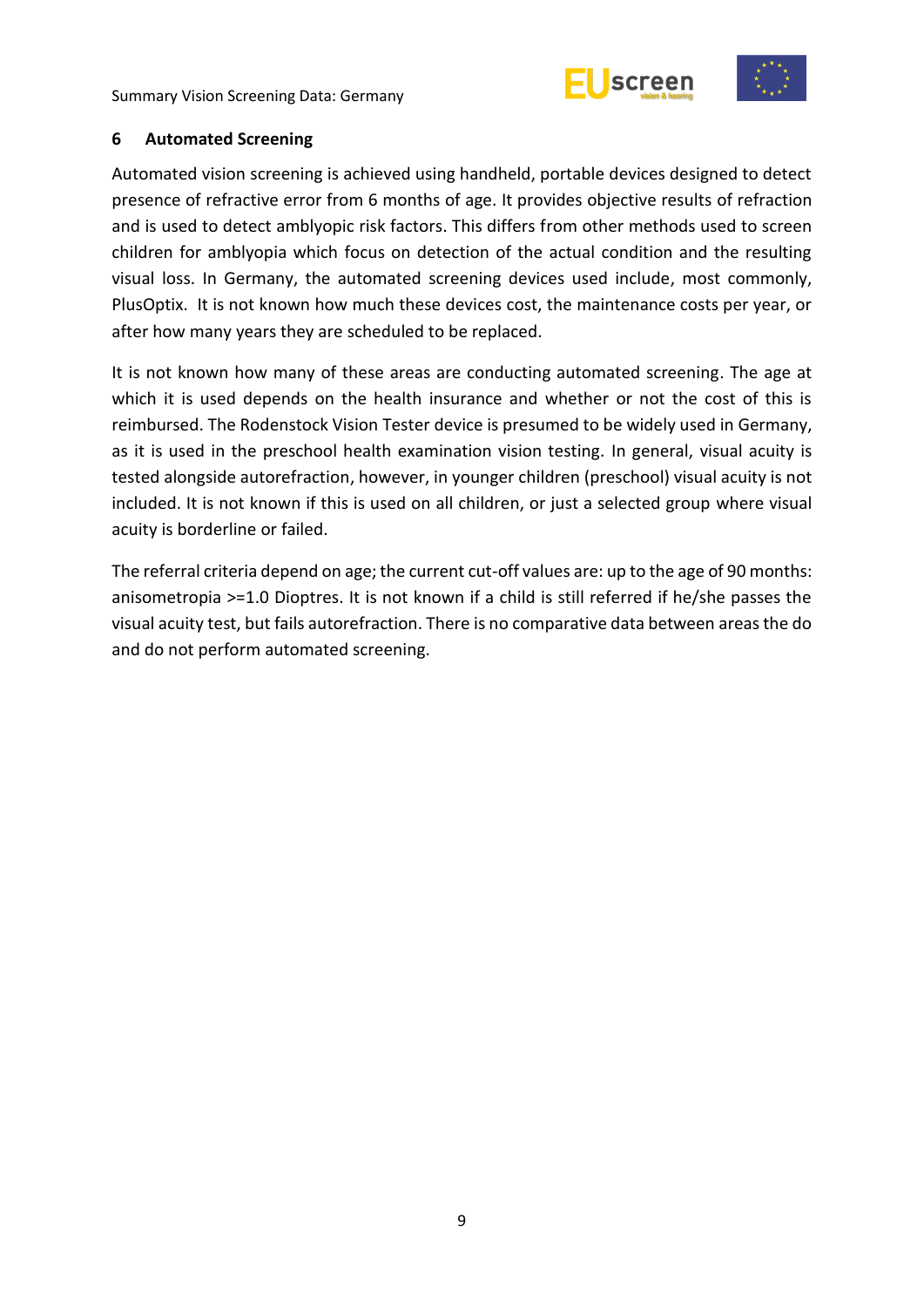



#### <span id="page-15-0"></span>**7 Provision for Visually Impaired**

In Germany, there are 74 registered schools for blind or severely visually impaired children with 4,615 children attending these schools. The costs per child for these school is not known. There is special support for visually impaired children who attend regular mainstream primary school, however, this depends on the local situations and the integration of the headmaster/teachers. There are no legal criteria for special support offered to them and the costs are not known.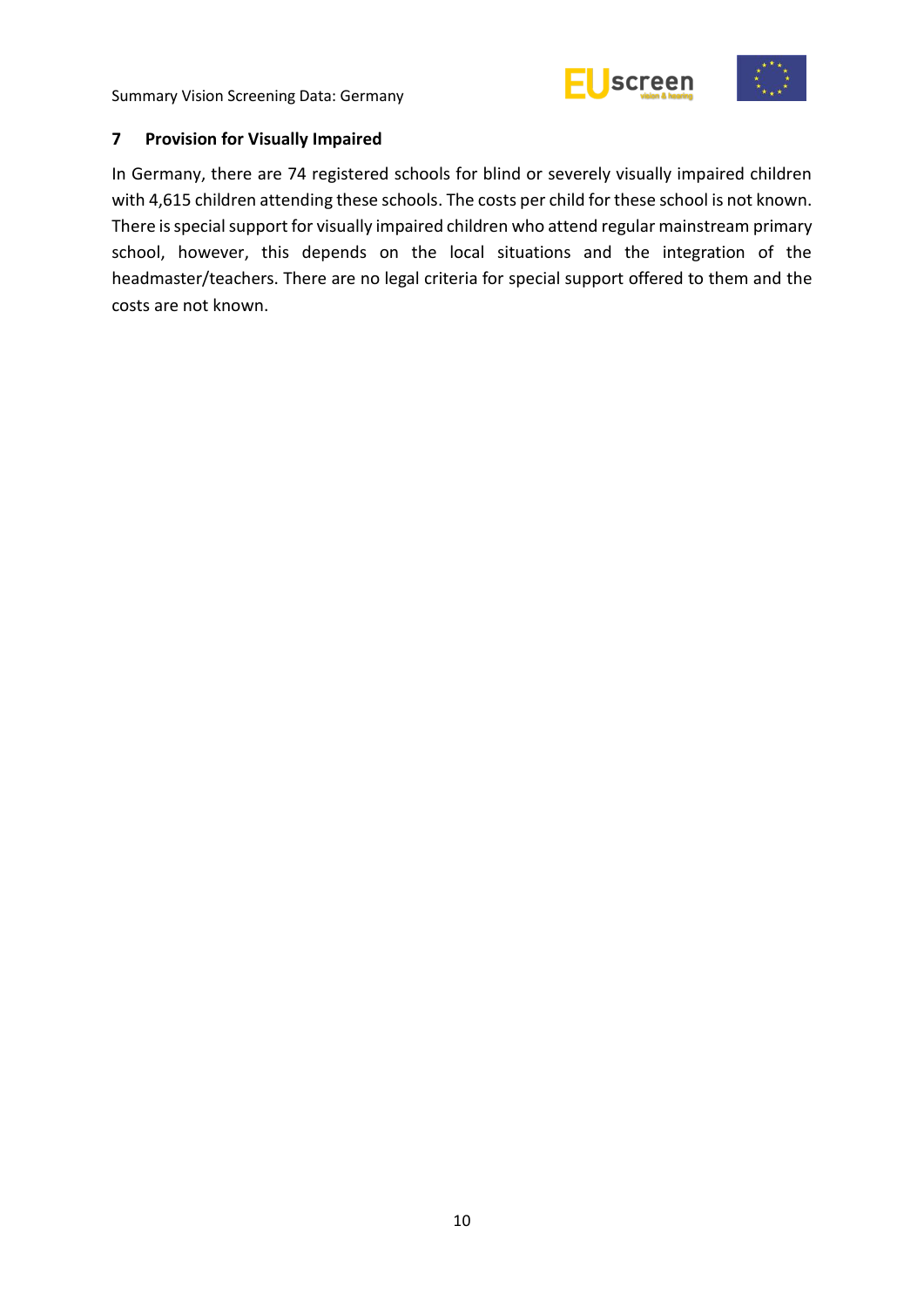



#### <span id="page-16-0"></span>**8 Knowledge of existing screening programme**

#### <span id="page-16-1"></span>*8.1 Prevalence/Diagnosis*

There is no countrywide data concerning the prevalence of treated or untreated amblyopia at age 7 years. The prevalence of persistent amblyopia (missed by screening or failed treatment) at age 7 years is unknown. However, a study by Elflein et al (2015) found a prevalence of 5.6% in adults age 35-44 years. This was based on a population of 3227 participants from the city of Mainz and the Mainz-Bingen area. A questionnaire issued to 17,640 parents of children and adolescents aged up to 17 years living in Germany found the reported prevalence of strabismus to be 4.1%. (Schuster et al, 2017). In this study, prevalence was further stratified by age:

- $\bullet$  0-1 years: 2.6% Confidence Interval (CI): 1.8-3.6
- 2-3 years:  $2.3%$  CI: 1.6 to 3.5
- 4-5 years:  $3.3%$  CI: 2.5 to 4.3
- $\bullet$  6-7 years: 4.1% CI: 3.2 to 5.2

There is no available evidence pertaining to the incidence of the four types of amblyopia (strabismic, refractive, combined mechanism and deprivation).

#### <span id="page-16-2"></span>*8.2 Coverage*

All children are invited for vision screening as part of the general screening. Children are sent a letter and invited by the state for general preventative child healthcare screening. There is no national data on coverage of vision screening. A study by Kamtruiris et al (2007) carried out a retrospective survey to determine the uptake of child screening examinations. Participants consisted of 17,641 parents of children and adolescents up to age 17 years. The results indicated that up to 3-years of age) 90% attended the screening, however this decreased to 89.0% at 4-years of age, and 86.4% for screening offered at 5 years of age

#### <span id="page-16-3"></span>*8.3 Screening evaluation*

There is currently no data available concerning the percentage of false negative screening results, false positive screening results, the positive predictive value of a 'refer' result, the sensitivity, or specificity of vision screening in Germany.

#### <span id="page-16-4"></span>*8.4 Treatment success*

There is no available data regarding the percentage of infants treated for congenital eye disorders in the total population. The percentage of children treated for strabismus, after being screened before the age of seven is unknown, however Schuster et al (2017) report that 5% of children have strabismus in Germany (Baseline survey 2003 to 2006; N=17,640; 0-17 years of age). The percentage of all children treated for strabismus before the age of 7 years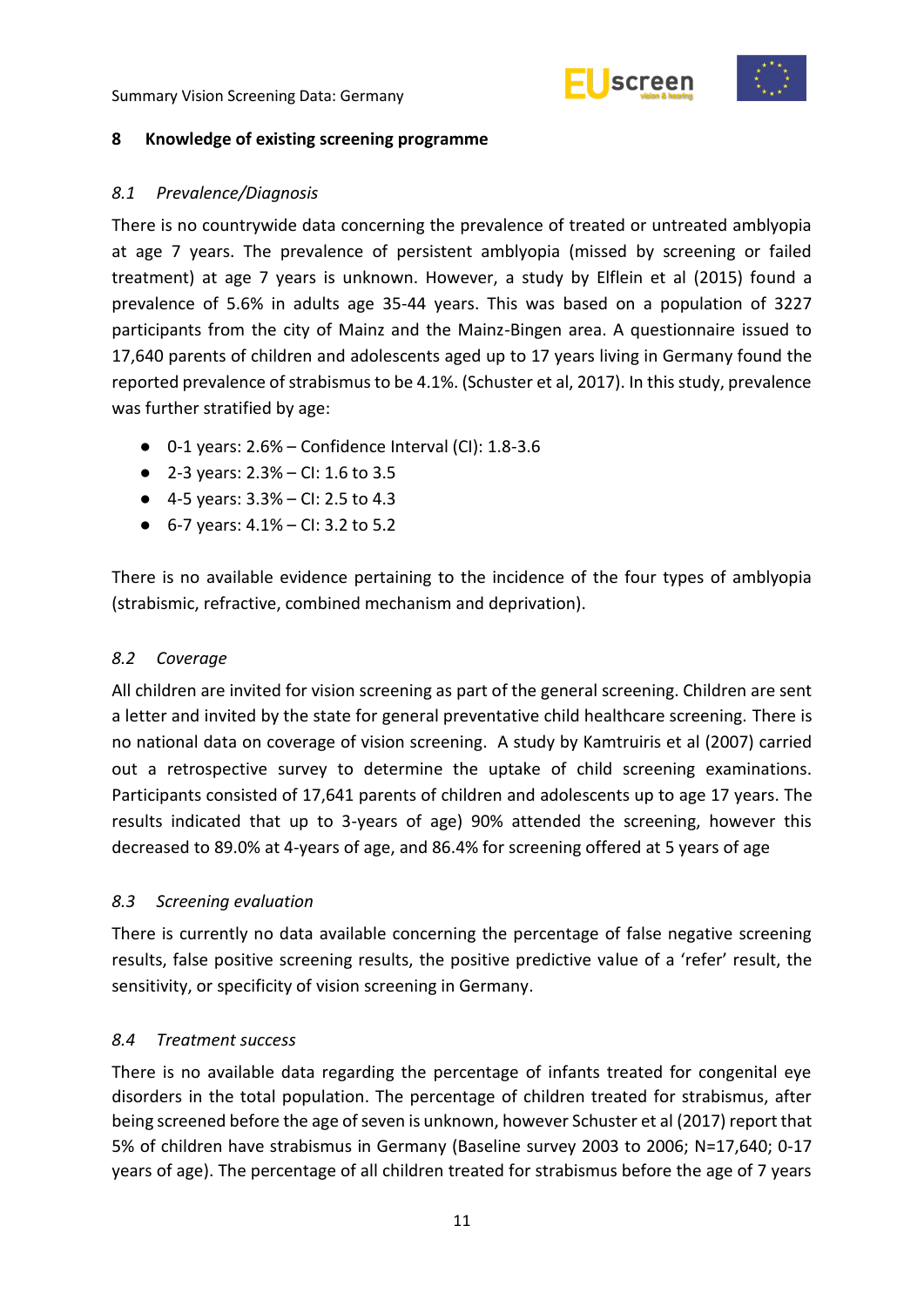





in unknown. The percentage of children treated for amblyopia, after being screened before the age of 7 years, is not known. The percentage of all children treated for amblyopia is also not known. There is no registration or documentation of noncompliance with referral after an abnormal screening test result. It is estimated that 750 patients have childhood cataract surgery and undergo surgery each year throughout the country.

Ophthalmologists are the only professionals who prescribe glasses to children under the age of 7 years, after referral from vision screening. Other treatment options include patching, cataract surgery and glaucoma treatment, where appropriate. All eligible children are offered treatment.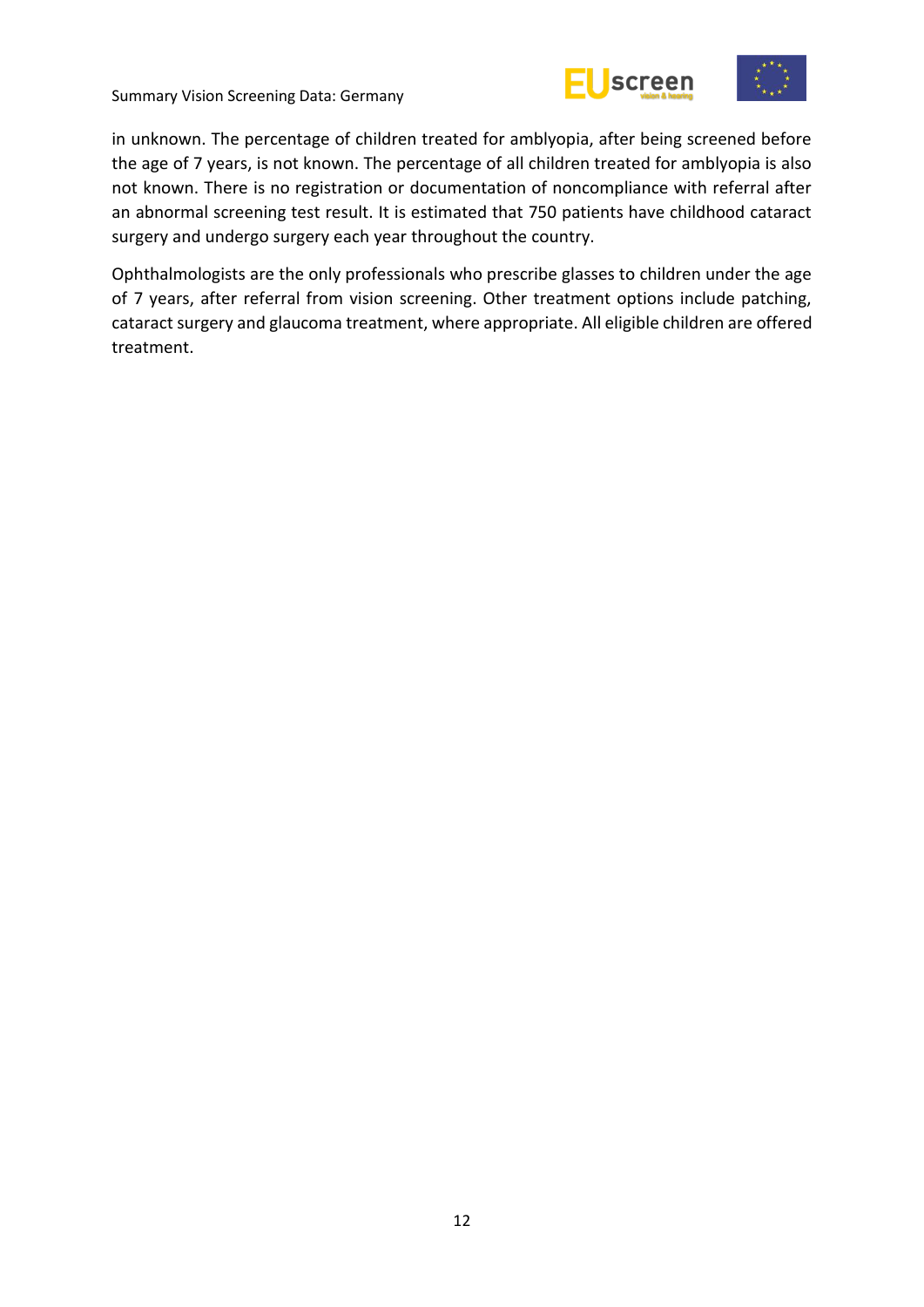



#### <span id="page-18-0"></span>**9 Costs of vision screening in children**

#### <span id="page-18-1"></span>*9.1 Cost of vision screening*

The salary costs per year for vision screening professionals is not known. However, the salary costs per hour for screening professionals is estimated at 41.79 Euros for each child healthcare examination lasting approximately 30 minutes: 21 Euros of which is reflective of the time take for the vision screening. It is estimated that it costs approximately 110,000 Euros to train a paediatrician, between leaving secondary education to qualification. The total screening costs per year are not available. The total costs per child, per year, for vision screening nationally are estimated at:

- Amblyopia screening (PlusOptix) when carried out at age 1 year and age 3 years = 25 Euros
- Vision screening as part of the general health examination carried out at age 3 years, 4 years and 5 years of age and vision screening at school entry health examination = 13.50 Euros

### <span id="page-18-2"></span>*9.2 Cost of treatment for amblyopia*

The estimated total costs of treatment for typical patients with refractive amblyopia and strabismic amblyopia, including follow up are 1,440 Euros:

- cost of visits: 30 Euros at 2 per year, over 4 years = 240 Euros
- cost for glasses: 200 Euro per year (estimation) x 4 years = 800 Euros
- cost for patching: 100 Euro per year (estimation) x 4 years = 400 Euros

#### <span id="page-18-3"></span>*9.3 Cost of Treatment for strabismus*

The estimated costs of strabismus surgery, including follow up are not known.

#### <span id="page-18-4"></span>*9.4 Cost of treatment for cataract*

The estimated costs of congenital cataracts surgery, including follow up of deprivation amblyopia are 6,000 Euros:

- cataract surgery 2x approximately (2,000 Euros)
- ophthalmologist appointments: 20 visits at 30 Euros each visit, patching 400 Euros, glasses/contact lenses 1000 Euros

Vision screening is mostly covered by health insurance, some paediatricians offer uncovered PlusOptix screening for amblyopia, parents can choose to pay for this (25 Euros). There is no financial reward for attending vision screening and no penalty for non-attendance. Vision screening is obligatory and enforced through school entry screening and the national child healthcare screening system.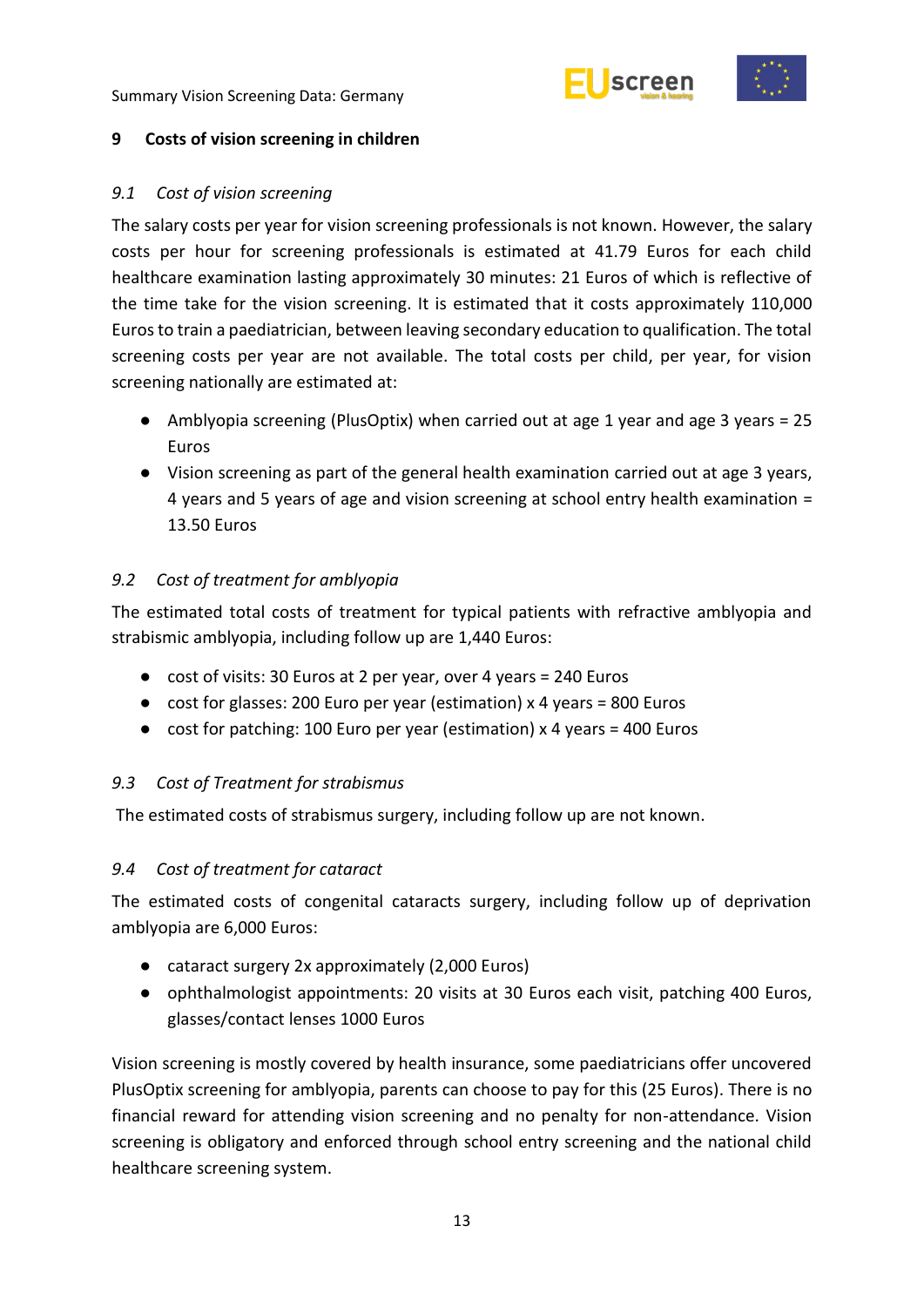



#### <span id="page-19-0"></span>**10 References**

Elflein, H., Fresenius, S., Lamparter, J., Pitz, S., Pfeiffer, N., Binder, H., Wild, P. and Mirshahi, A. (2015). The Prevalence of Amblyopia in Germany: Data from the prospective-based Gutenberg health study. *Deutsches Arzteblatt International,* 112:338-44

Gandjour, A., Schlichtherle, S., Neugebauer, A., RÜssmann, W. and Wilhelm Lauterbach, K. (2003). A Cost-Effectiveness Model of Screening Strategies for Amblyopia and Risk Factors and Its Application in a German Setting. *Optometry and Vision Science*, 80(3), pp.259-269.

Kamtsiuris, P., Bergmann, E., Rattay, P., Schlaud, M. (2007). Use of medical services: Results of the child and Youth Health Survey (KiGGS). Federal Health Gazette, Health Research, Health Protection, 50(5-6), pp.836-850.

Käsmann-Kellner, B., Heine, M., Pfau, B., Singer, A. and Ruprecht, K. (1998). Screening-Untersuchung auf Amblyopie, Strabismus und Refraktionsanomalie bei 1030 Kindergartenkindern. *Klinische Monatsblätter für Augenheilkunde*, 213(09), pp.166-173.

Schuster AK, Elflein HM, Pokora R, Urschitz MS. Child strabismus in Germany: Prevalence and risk groups. Results of the KiGGS study. Federal Health Gazette, Health Research, Health Protection. 2017 Aug;60(8):849-855.

The World Bank (2018a). Population, total | Data. [online] Available at: https://data.worldbank.org/indicator/SP.POP.TOTL?locations=DE [Accessed 14 December 2018].

The World Bank. (2018b). Birth rate, crude (per 1,000 people) | Data. [online] Available at: https://data.worldbank.org/indicator/SP.DYN.CBRT.IN?locations=DE [Accessed 14 December 2018].

The World Bank. (2018c). Population density (people per sq. km of land area) | Data. [online] Available at: https://data.worldbank.org/indicator/EN.POP.DNST?locations=DE [Accessed 14 December 2018].

The World Bank. (2018d). Mortality rate, infant (per 1,000 live births) | Data. [online] Available at: https://data.worldbank.org/indicator/SP.DYN.IMRT.IN?locations=DE [Accessed 14 December 2018].

The World Bank. (2018e). Life expectancy at birth, total (years) | Data. [online] Available at: https://data.worldbank.org/indicator/SP.DYN.LE00.IN?locations=DE [Accessed 14 December 2018].

The World Bank. (2018f). Death rate, crude (per 1,000 people) | Data. [online] Available at: https://data.worldbank.org/indicator/SP.DYN.CDRT.IN?locations=DE [Accessed 14 December 2018].